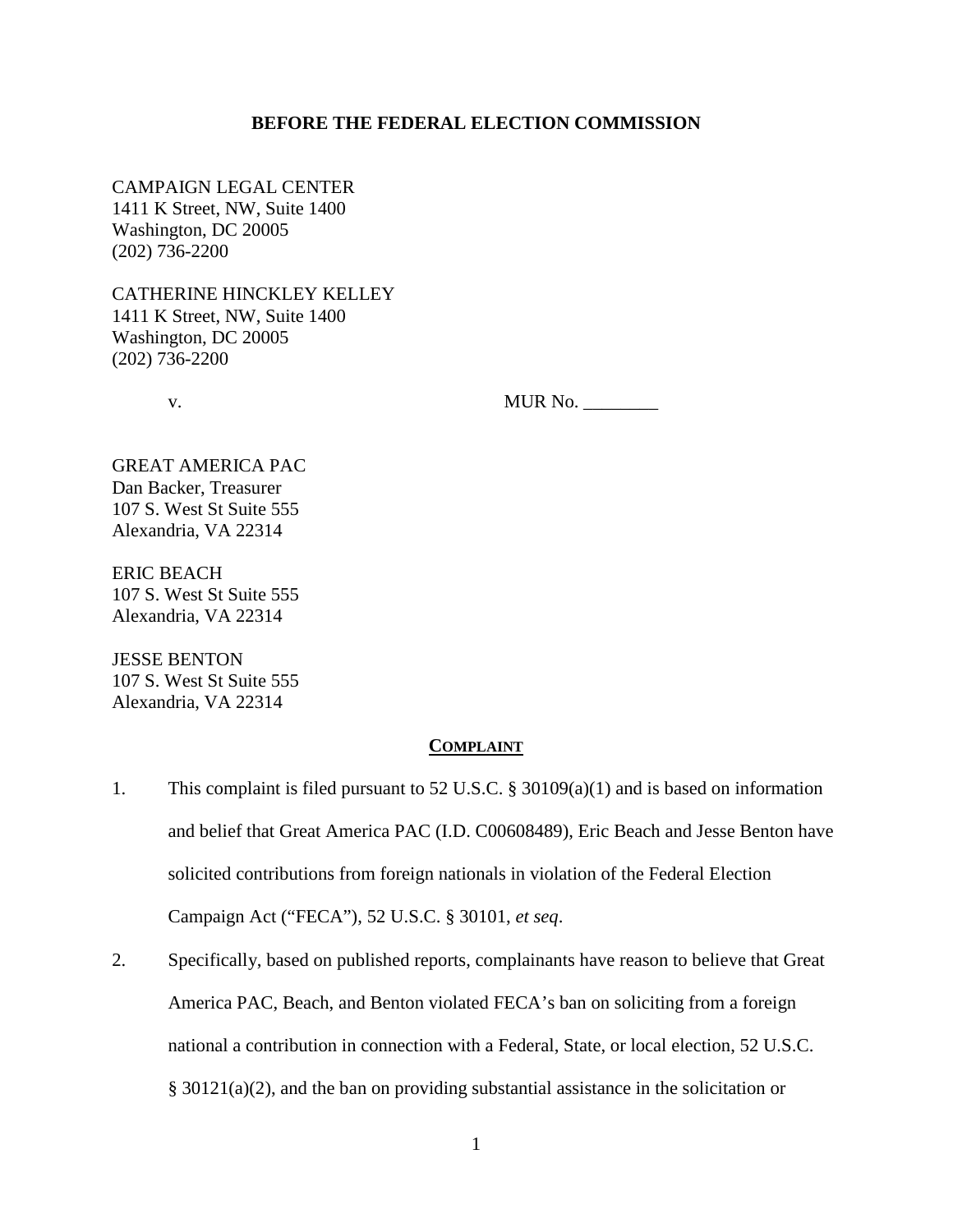making of a foreign national contribution, 11 C.F.R.  $\S$  110.20(h)(1), by working with purported agents of a Chinese national to make a \$2 million contribution to Great America PAC routed through non-profit and for-profit entities.

3. "If the Commission, upon receiving a complaint … has reason to believe that a person has committed, or is about to commit, a violation of [the FECA] … [t]he Commission shall make an investigation of such alleged violation …." 52 U.S.C. § 30109(a)(2) (emphasis added); *see also* 11 C.F.R. § 111.4(a).

# **FACTS**

- 4. Great America PAC is an independent expenditure-only political committee (*i.e.*, a "super PAC"), originally called "TrumPAC," that filed its statement of organization with the Commission on February 8, 20[1](#page-1-0)6.<sup>1</sup> Eric Beach is Great America PAC's co-chair.<sup>[2](#page-1-1)</sup> Jesse Benton has been described as Great America PAC's "chief strategist,"<sup>[3](#page-1-2)</sup> although after his conviction in May on federal campaign finance charges Great America PAC has described him as a "volunteer."[4](#page-1-3)
- 5. On October 24, 2016, *The Telegraph UK* reported that two undercover reporters approached Beach about contributing \$2 million from a fictitious Chinese national into Great America

<span id="page-1-0"></span><sup>&</sup>lt;sup>1</sup> Great America PAC Statement of Organization, FEC Form 1 (filed February 8, 2016), http://docquery.fec.gov/pdf/345/201602080300048345/201602080300048345.pdf.

<span id="page-1-1"></span>[http://docquery.fec.gov/pdf/345/201602080300048345/201602080300048345.pdf.](http://docquery.fec.gov/pdf/345/201602080300048345/201602080300048345.pdf) [2](http://docquery.fec.gov/pdf/345/201602080300048345/201602080300048345.pdf) Alex Isenstadt, *Pro-Trump Super PAC Ramps Up, Hires Top Political Operative,* POLITICO (Mar. 1, 2016), [http://www.politico.com/blogs/2016-gop-primary-live-updates-and](http://www.politico.com/blogs/2016-gop-primary-live-updates-and-results/2016/03/donald-trump-super-pac-ramps-up-220037)[results/2016/03/donald-trump-super-pac-ramps-up-220037.](http://www.politico.com/blogs/2016-gop-primary-live-updates-and-results/2016/03/donald-trump-super-pac-ramps-up-220037) [3](http://www.politico.com/blogs/2016-gop-primary-live-updates-and-results/2016/03/donald-trump-super-pac-ramps-up-220037) Nick Gass, *Key Figure in Trump Super PAC Convicted in Campaign Money Case*,

<span id="page-1-2"></span>POLITICO (May 5, 2016), [http://www.politico.com/story/2016/05/trump-super-pac-convicted-](http://www.politico.com/story/2016/05/trump-super-pac-convicted-222853) $\frac{222853}{4}$  $\frac{222853}{4}$  $\frac{222853}{4}$ .<br>A Maggie Haberman, A Donald Trump 'Super PAC' Is Hit With Leadership Woes, N.Y.

<span id="page-1-3"></span>TIMES (May 6, 2016), [http://www.nytimes.com/2016/05/20/us/politics/super-pac-trump](http://www.nytimes.com/2016/05/20/us/politics/super-pac-trump-supporters.html)[supporters.html.](http://www.nytimes.com/2016/05/20/us/politics/super-pac-trump-supporters.html)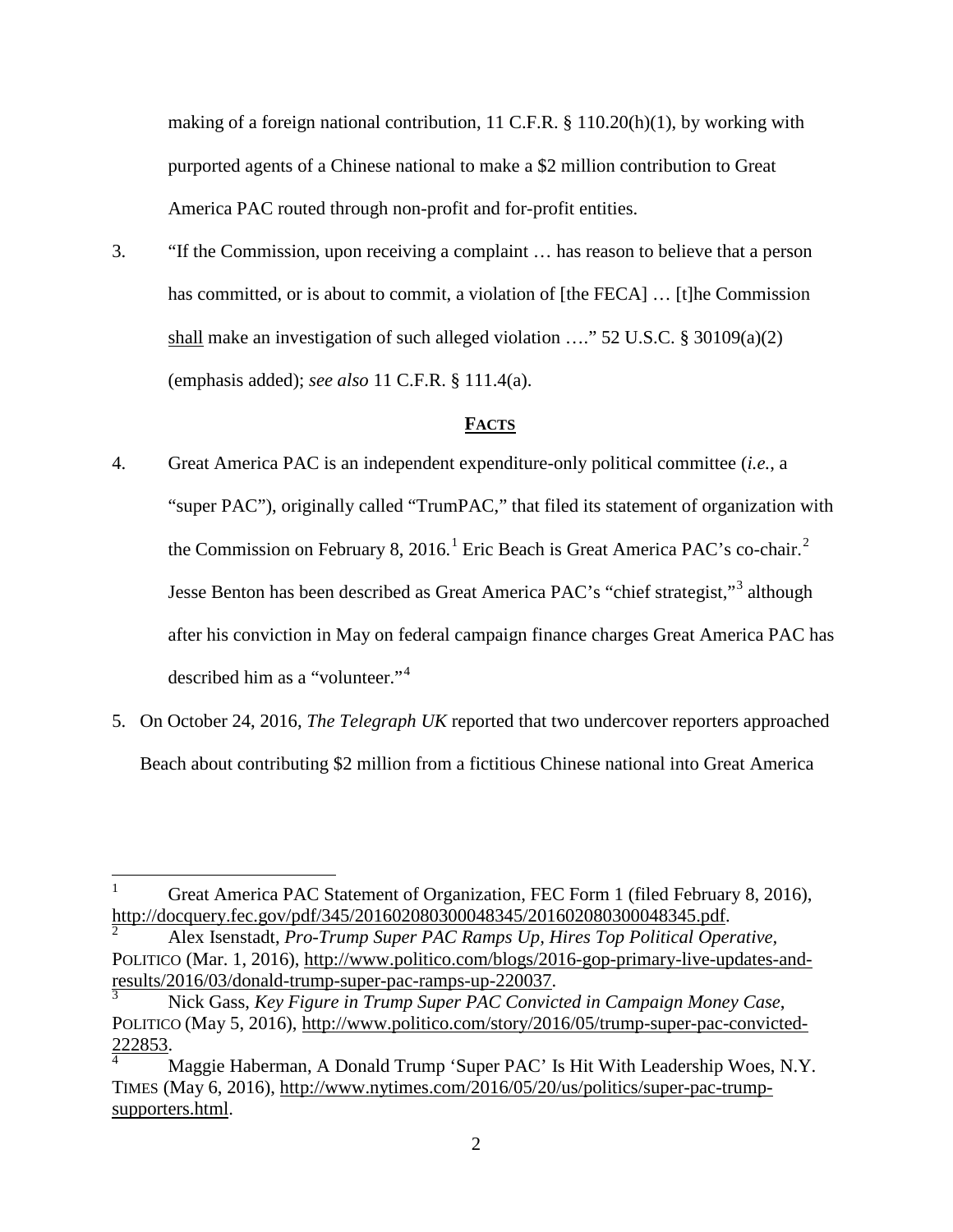PAC, and the two Great America PAC officials offered to provide assistance to the foreign

national in doing so by having the contribution funneled through other entities.<sup>[5](#page-2-0)</sup>

6. According to an October 25 article and accompanying video recordings, in early October

the *Telegraph* reporters, posing as consultants for a Chinese businessman, spoke by

telephone with Great America PAC co-chair Beach:

In the initial telephone call with the reporter Mr. Beach appeared interested in the proposal for receiving a \$2 million (£1.6 million) donation from the Chinese donor, despite raising concerns about his nationality and saying he would need to know the donor's identity.

He suggested the donation could be put through a social welfare organisation called a  $501(c)(4)$  - or C4 - but said "any path we recommend is legal".

The reporter then received an email from Mr. Benton, a senior figure at the PAC until being convicted in May in connection with buying a senator's endorsement during the last presidential election, by paying him through a video production company.

The subject of Mr. Benton's email was "From Eric Beach" and the message stated: "Eric Beach asked me to reach out".

He said in discussions that he was a "consultant" and that Mr. Beach had not wanted a "paper trail" of contact.<sup>[6](#page-2-1)</sup>

7. The undercover reporters then met in-person with Benton on October 13. *The Telegraph* 

reported that, in order to avoid public disclosure of the foreign national's illegal

contribution:

Mr. Benton proposed channelling the donation through his own company [Titan Strategies LLC] to mask its origin. It would then be passed on to two C4s before

[http://www.telegraph.co.uk/news/2016/10/24/exclusive-investigation-donald-trump-faces](http://www.telegraph.co.uk/news/2016/10/24/exclusive-investigation-donald-trump-faces-foreign-donor-fundrai/)[foreign-donor-fundrai/.](http://www.telegraph.co.uk/news/2016/10/24/exclusive-investigation-donald-trump-faces-foreign-donor-fundrai/) [6](http://www.telegraph.co.uk/news/2016/10/24/exclusive-investigation-donald-trump-faces-foreign-donor-fundrai/) Investigations Team & Ruth Sherlock, *Exclusive: Pro-Trump Campaign Group Should* 

<span id="page-2-0"></span> <sup>5</sup> Investigations Team, *Exclusive Investigation:Donald Trump Faces Foreign Donor Fundraising Scandal,* THE TELEGRAPH (Oct. 24, 2016),

<span id="page-2-1"></span>*Face Inquiry Over 'Foreign Donor,' Leading Election Lawyer States,* THE TELEGRAPH (Oct. 25, 2016), [http://www.telegraph.co.uk/news/2016/10/25/exclusive-pro-trump-campaign-group](http://www.telegraph.co.uk/news/2016/10/25/exclusive-pro-trump-campaign-group-should-face-inquiry-over-fore/)[should-face-inquiry-over-fore/.](http://www.telegraph.co.uk/news/2016/10/25/exclusive-pro-trump-campaign-group-should-face-inquiry-over-fore/)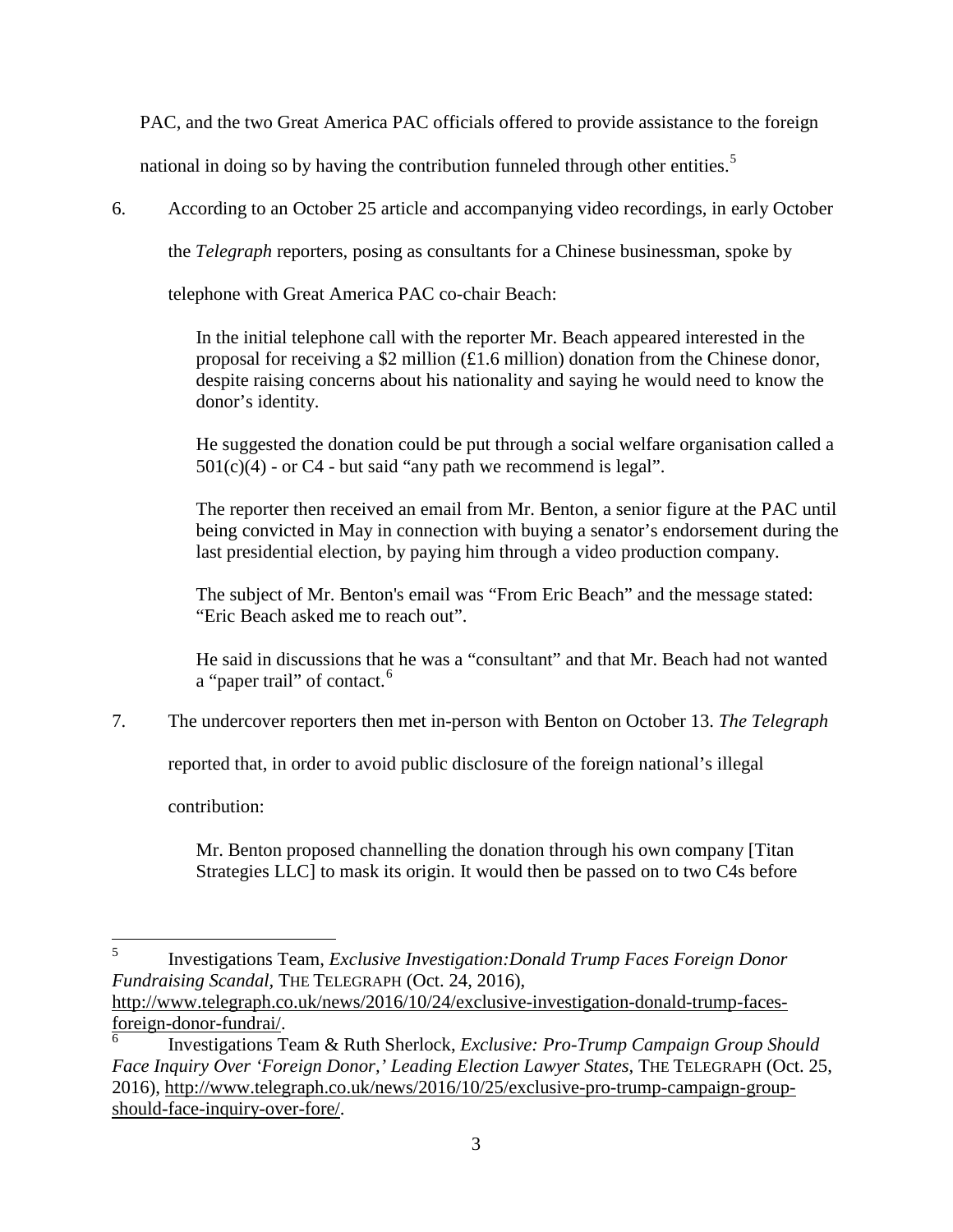being donated by them to the PAC, or simply used to fund projects the PAC had already planned.<sup>[7](#page-3-0)</sup>

- 8. In a video that accompanied the stories, Benton says, "I'll actually probably send money from my company to both"  $501(c)(4)$ s. <sup>[8](#page-3-1)</sup> One of the  $501(c)(4)$ s was reportedly Vision for America, which is run by Eric Beach.<sup>[9](#page-3-2)</sup>
- 9. In the video, one undercover reporter asks, "I'm just thinking about logistics, how this is actually going to work – that is the  $501(c)(4)$  that the money is going into, yeah?"<sup>[10](#page-3-3)</sup> Benton answers, "correct."  $\frac{11}{11}$  $\frac{11}{11}$  $\frac{11}{11}$  The reporter then confirms, "and that's through your company?" <sup>[12](#page-3-5)</sup> Benton answers, "that's correct." <sup>[13](#page-3-6)</sup> The reporter asks, "how much is going to be passed onto the super PAC," and Benton replies, "all of it."<sup>[14](#page-3-7)</sup>
- 10. According to the video, Benton told the undercover reporters the foreign national's \$2 million contribution "will definitely allow us to spend two million more dollars on digital and television advertising for Mr. Trump," and emphasized that the expenditures would be made by the super PAC.<sup>[15](#page-3-8)</sup> Benton also assured the undercover reporters that the fact of the Chinese donor's contribution would be "whispered into Mr. Trump's ear whenever your client feels that is appropriate."<sup>[16](#page-3-9)</sup> The Telegraph also reported:

Mr. Benton said: "I don't know if you ever hear journalists wring their hands about 'dark money' in politics—they're talking about 501(c)(4)s."

- <span id="page-3-2"></span>
- <span id="page-3-3"></span>
- <span id="page-3-5"></span><span id="page-3-4"></span>
- 
- <span id="page-3-6"></span>
- <span id="page-3-8"></span><span id="page-3-7"></span>
- 8 *Id.*<br>
9 *Id.*<br>
10 *Id.*<br>
11 *Id.*<br>
13 *Id.*<br>
15 *Id.*<br>
16 *Id.*
- <span id="page-3-9"></span>

<span id="page-3-1"></span><span id="page-3-0"></span> $\frac{7}{8}$  Investigations Team (Oct. 24, 2016), *supra* note 5.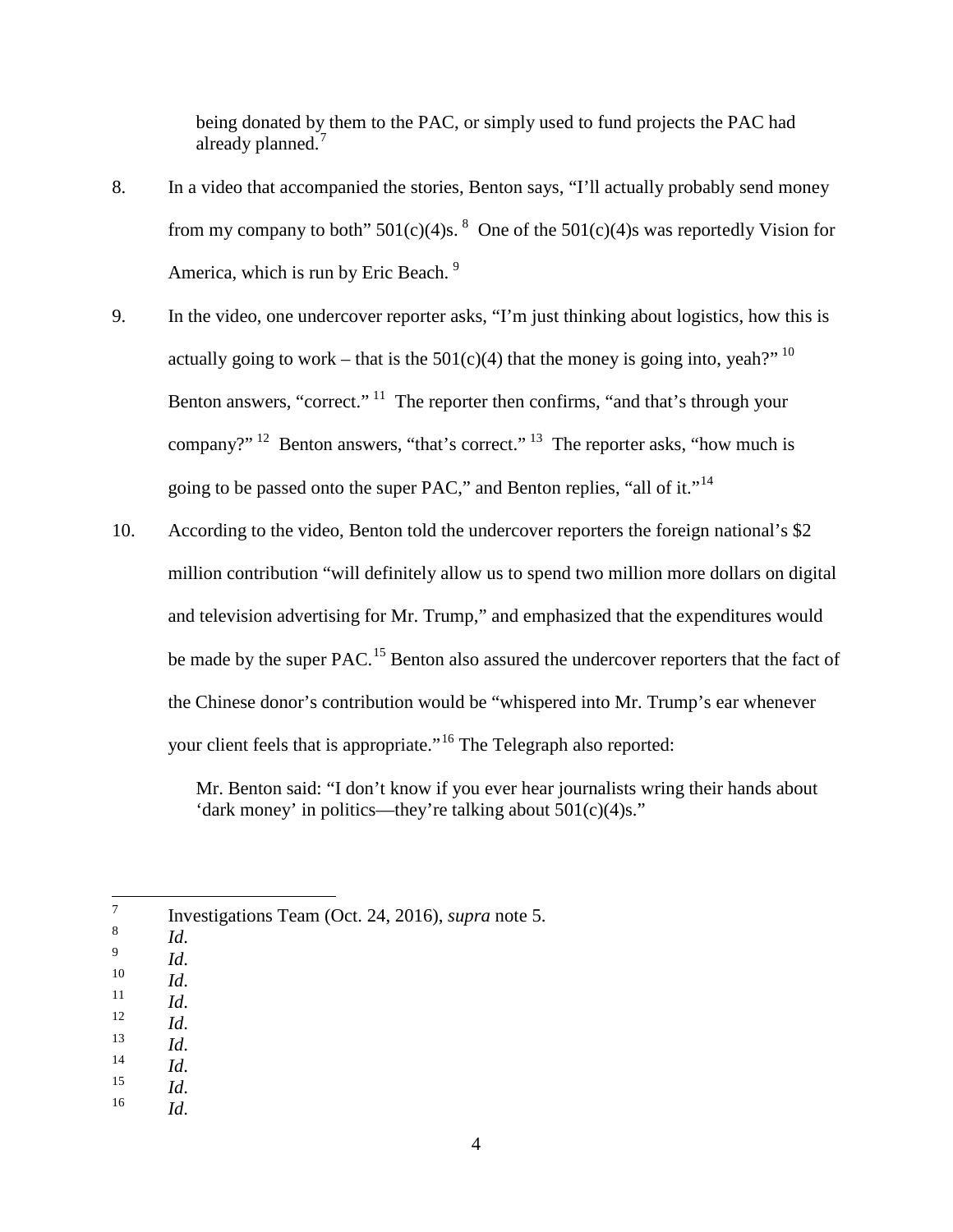He told the reporters: "There's no prohibition against what we're doing, but you could argue that the letter of the law says that it is originating from a foreign source and even though it can legally go into a  $501(c)(4)$  then it shouldn't be done".

- 11. Following that meeting, *The Telegraph* reported that "After a telephone conversation with Mr. Beach, Mr. Benton said that the PAC wished to invite the reporters to a party the group was hosting in Vegas on October 19, the night of the final presidential debate." [17](#page-4-0) However, Benton warned that he would have to stay away because "everything that we're doing is legal by the book but there's perceptions and some grey areas."<sup>[18](#page-4-1)</sup>
- 12. As to *The Telegraph*, the undercover reporters met with Beach at the October 19 event. [19](#page-4-2) Benton had said Beach needed to be kept "deliberately ignorant" of the "exact arrangements," but at the event Beach indicated that he was aware of the plan discussed with Benton.<sup>[20](#page-4-3)</sup>
- 13. In a video of the conversation, Beach told the undercover reporters to communicate to the Chinese donor that "you're going to get credit but your 'non-disclosed' [donation] is not disclosed. Not just for your benefit, but for everyone's benefit . . . I would never let you guys give to the PAC, to give to the C4, because that is illegal."<sup>[21](#page-4-4)</sup>
- 14. Beach also added "I'm not gonna twist your arm or anything, I just think that there's no way that this group, and you guys have been participating indirectly or directly, won't be remembered."<sup>[22](#page-4-5)</sup>

- <span id="page-4-2"></span><span id="page-4-1"></span>
- 17 *Id*. 18 *Id*. 19 *Id*. 20 *Id.*
- <span id="page-4-4"></span><span id="page-4-3"></span>
- <span id="page-4-5"></span> $\frac{21}{22}$  *Id.*  $\frac{1}{d}$

5

<span id="page-4-0"></span>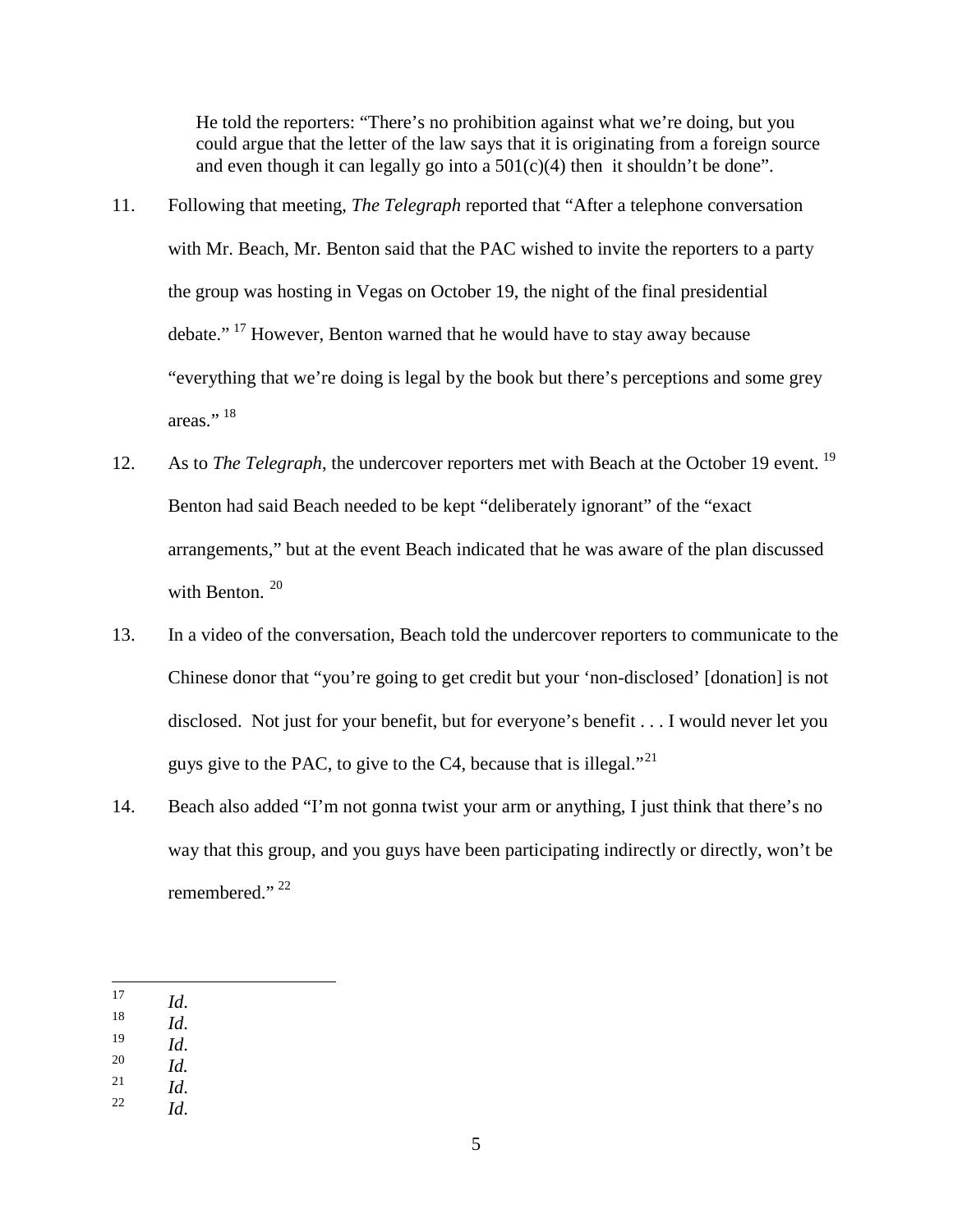### **SUMMARY OF THE LAW**

- 16. Federal law prohibits a foreign national from directly or indirectly making a contribution or donation in connection with a Federal, State, or local election, 52 U.S.C. § 30121(a)(1), and prohibits any person from soliciting a foreign national to make such a contribution or donation, *id.* § 30121(a)(2).
- 17. "Contribution" is defined as "any gift … of money or anything of value made by any person for the purpose of influencing any election for Federal office." 52 U.S.C. 30101(8)(A)(i).
- 18. "Foreign national" is defined as "an individual who is not a citizen of the United States or a national of the United States." 52 U.S.C. § 30121(b)(1-2).
- 19. The Commission has promulgated regulations at 11 C.F.R. § 110.20 implementing the statutory foreign national solicitation ban. Those regulations provide that "[n]o person shall knowingly solicit, accept, or receive from a foreign national any contribution or donation" to a political committee in connection with U.S. elections. *Id.*  $\S$  110.20(g).
- 20. Commission regulations additionally provide that "[n]o person shall knowingly provide substantial assistance in the solicitation [or] making . . . of a contribution or donation" prohibited under this section. *Id.* § 110.20(h)(1).
- 21. Commission regulations define a "solicitation" as "an oral or written communication that, construed as reasonably understood in the context in which it is made, contains a clear message asking, requesting, or recommending that another person make a contribution."

 <sup>23</sup> *Id*.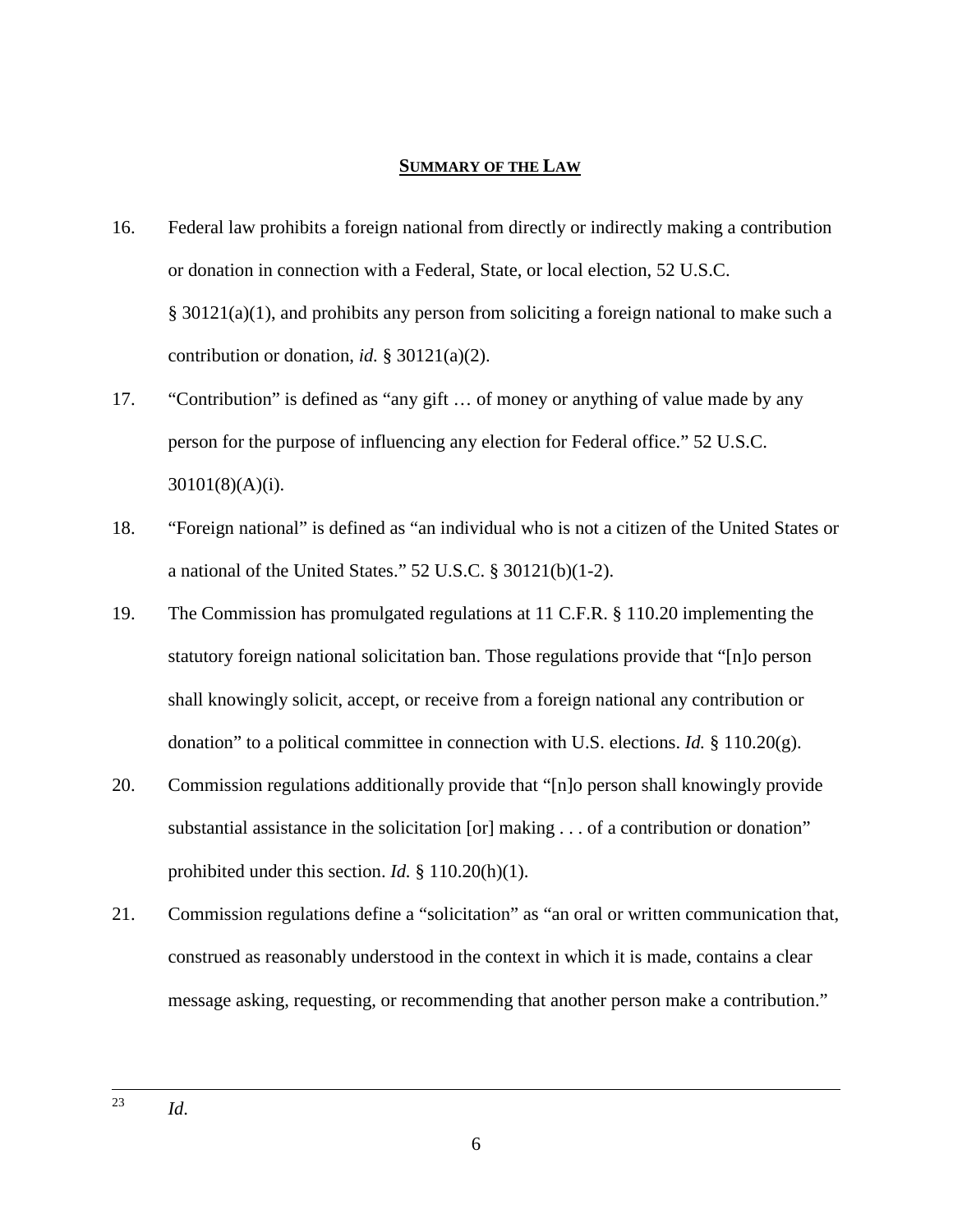11 C.F.R. § 300.2(m).<sup>[24](#page-6-0)</sup> Solicitations may be made directly or indirectly. *Id.* Examples of such solicitations include a "communication that provides instructions on how or where to send contributions." *Id.*  $\S 300.2(m)(1)(ii)$ .

22. A solicitation prohibited under 11 C.F.R. § 110.20 is made "knowingly" if the person is "aware of facts that would lead a reasonable person to inquire whether the source of the funds solicited, accepted or received is a foreign national, but the person failed to conduct a reasonable inquiry." *Id.* § 110.20(a)(4)(iii). A solicitation is also made "knowingly" if a person is "aware of facts that would lead a reasonable person to conclude that there is a substantial probability that the source of the funds solicited, accepted or received is a foreign national." *Id.* § 110.20(a)(ii).

### **CAUSES OF ACTION**

## **JESSE BENTON HAS KNOWINGLY AND WILLFULLY ILLEGALLY SOLICITED CONTRIBUTIONS FROM FOREIGN NATIONALS**

- 23. Federal law and Commission regulations prohibit any person from soliciting direct or indirect contributions from a foreign national, 52 U.S.C. § 30121(a)(2), 11 C.F.R.  $\S 110.20(g)$ , or from providing substantial assistance for the making or soliciting of a foreign national contribution, *id.* § 110.20(h)(1).
- 24. "Solicitation" is broadly defined to include any direct or indirect request or recommendation that another person make a contribution, 11 C.F.R. § 300.2(m) (emphasis added), and includes any "communication that provides instructions on how or where to send contributions," *Id.*  $\S 300.2(m)(1)(ii)$ . A person violates the foreign solicitation ban if they are "aware of facts that would lead a reasonable person to

<span id="page-6-0"></span><sup>&</sup>lt;sup>24</sup> The "solicit" definition at 11 C.F.R. § 300.2(m) is the relevant definition for section 110.20. *See* 11 C.F.R. § 110.20(a)(6).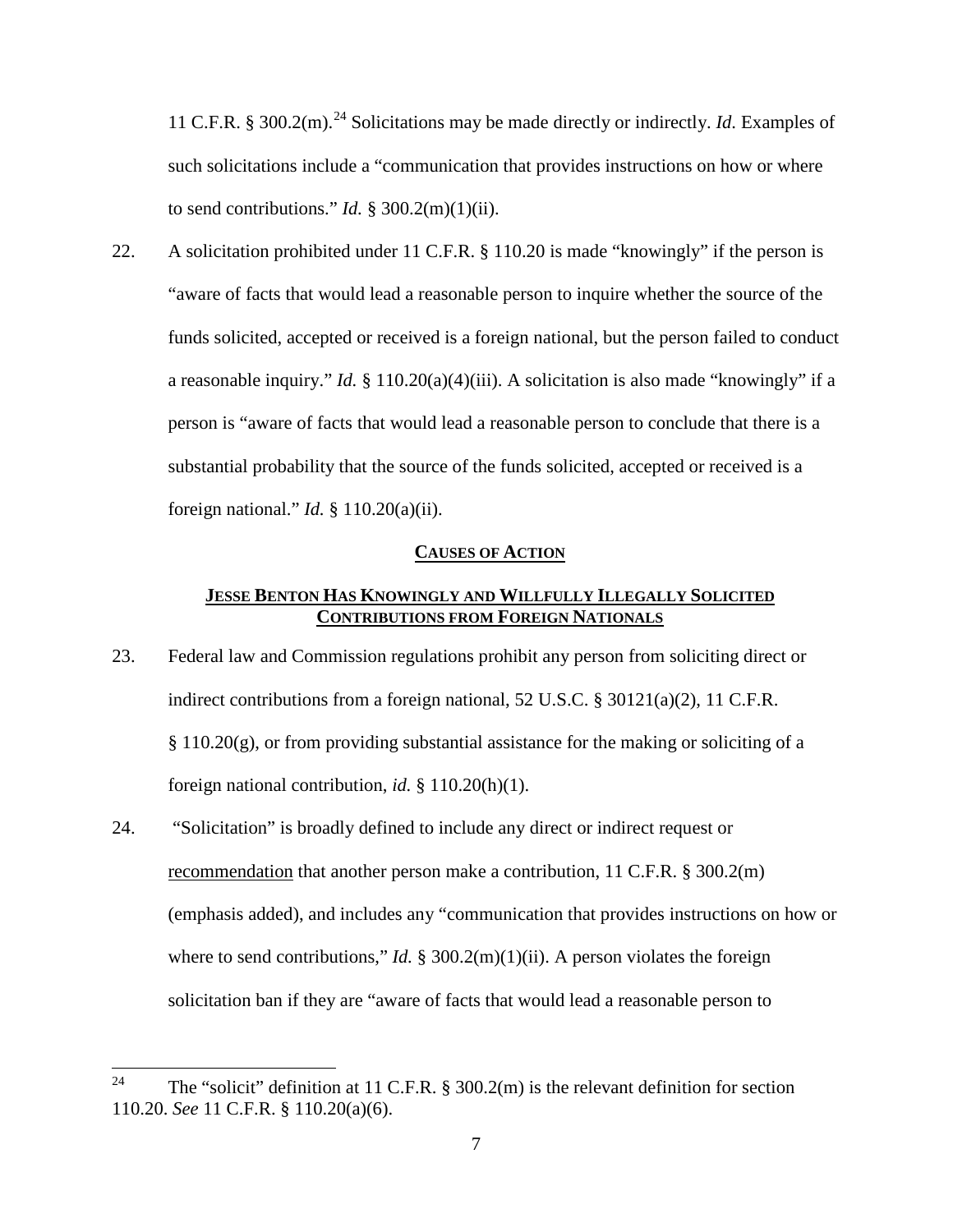conclude that there is a substantial probability that the source of the funds solicited … is a foreign national." *Id.* § 110.20(a)(ii).

- 25. Based on published reports and videotaped meetings, there is reason to believe that Jesse Benton has violated the foreign national solicitation ban by knowingly recommending that a foreign national indirectly make a contribution to Great America PAC, and by providing substantial assistance in developing a recommended plan for how the foreign national could make the illegal contribution. $25$
- 26. Benton was aware that the Chinese donor described by *The Telegraph* was a foreign national. Benton recommended that the foreign national—purportedly represented by the undercover *Telegraph* reporters—channel the contribution to Great America PAC through Benton's company, and Benton in turn would pass the funds to two  $501(c)(4)s$ , which would then ultimately pass the funds to Great America PAC. Benton assured the undercover reporters that the foreign national's contribution would arrive in the super PAC's coffers: the reporter asked, "how much is going to be passed onto the super PAC," and Benton replies, "all of it." Benton also provided assurances that the foreign national's contribution would be spent by the super PAC to influence the presidential election; he said the contribution "will definitely allow us to spend two million more dollars on digital and television advertising for Mr. Trump."
- 27. Therefore, based on published reports, there is reason to believe that Jesse Benton has solicited contributions from foreign nationals, and knowingly provided substantial assistance for the making or soliciting of a foreign national contribution, in violation of 52 U.S.C. § 30121(a)(2) and 11 C.F.R. § 110.20(g).

<span id="page-7-0"></span><sup>&</sup>lt;sup>25</sup> If this plan had been executed, it would have violated FECA's prohibition on making a contribution in the name of another, 52 U.S.C. § 30122.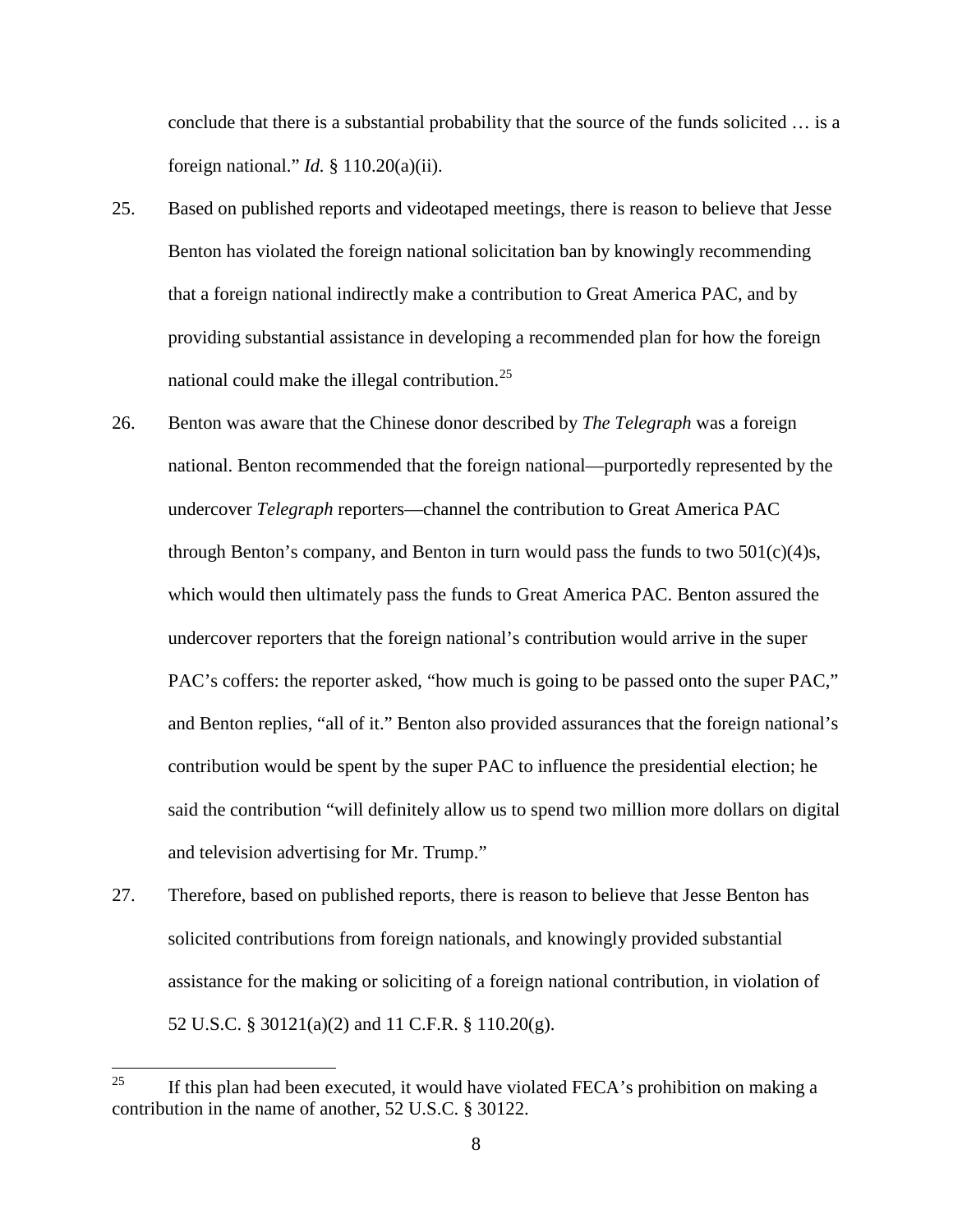28. Further, based on the published reports, there is reason to believe that Jesse Benton knew that soliciting foreign contributions for a super PAC was illegal. Therefore, the violations were knowing and willful, 52 U.S.C.  $\S$  30109(a)(6)(C).

# **GREAT AMERICA PAC AND ERIC BEACH HAVE KNOWINGLY AND ILLEGALLY SOLICITED CONTRIBUTIONS FROM FOREIGN NATIONALS**

- 29. According to published reports and videotaped meetings,, there is reason to believe that Great America PAC and its co-chair Eric Beach have violated the prohibition on soliciting contributions from foreign nationals, 52 U.S.C. § 30121(a)(2), 11 C.F.R. § 110.20(g), and the prohibition on providing substantial assistance for the making or soliciting of a foreign national contribution, *id.* § 110.20(h)(1), by knowingly recommending that a foreign national indirectly make a contribution to Great America  $PAC.<sup>26</sup>$  $PAC.<sup>26</sup>$  $PAC.<sup>26</sup>$
- 30. The undercover *Telegraph* reporters first reached out directly to Beach, as a representative of Great America PAC, to propose a \$2 million contribution from a Chinese foreign national. According to the *Telegraph*, Beach apparently recognized that a foreign national could not legally contribute, and instead recommended that the foreign national indirectly make a contribution to Great America PAC "through a social welfare organization called a  $501(c)(4)$ ."
- 31. After Beach's telephone conversation, Jesse Benton emailed the undercover *Telegraph* reporters, writing "Eric Beach asked me to reach out." The undercover reporters then met in person with Benton, who described a plan to funnel the foreign national's contribution to Great America PAC through Benton's own company and two 501(c)(4)s—one of which is run by Beach.

<span id="page-8-0"></span><sup>&</sup>lt;sup>26</sup> If this plan had been executed, it would have additionally violated FECA's prohibition on making a contribution in the name of another, 52 U.S.C. § 30122.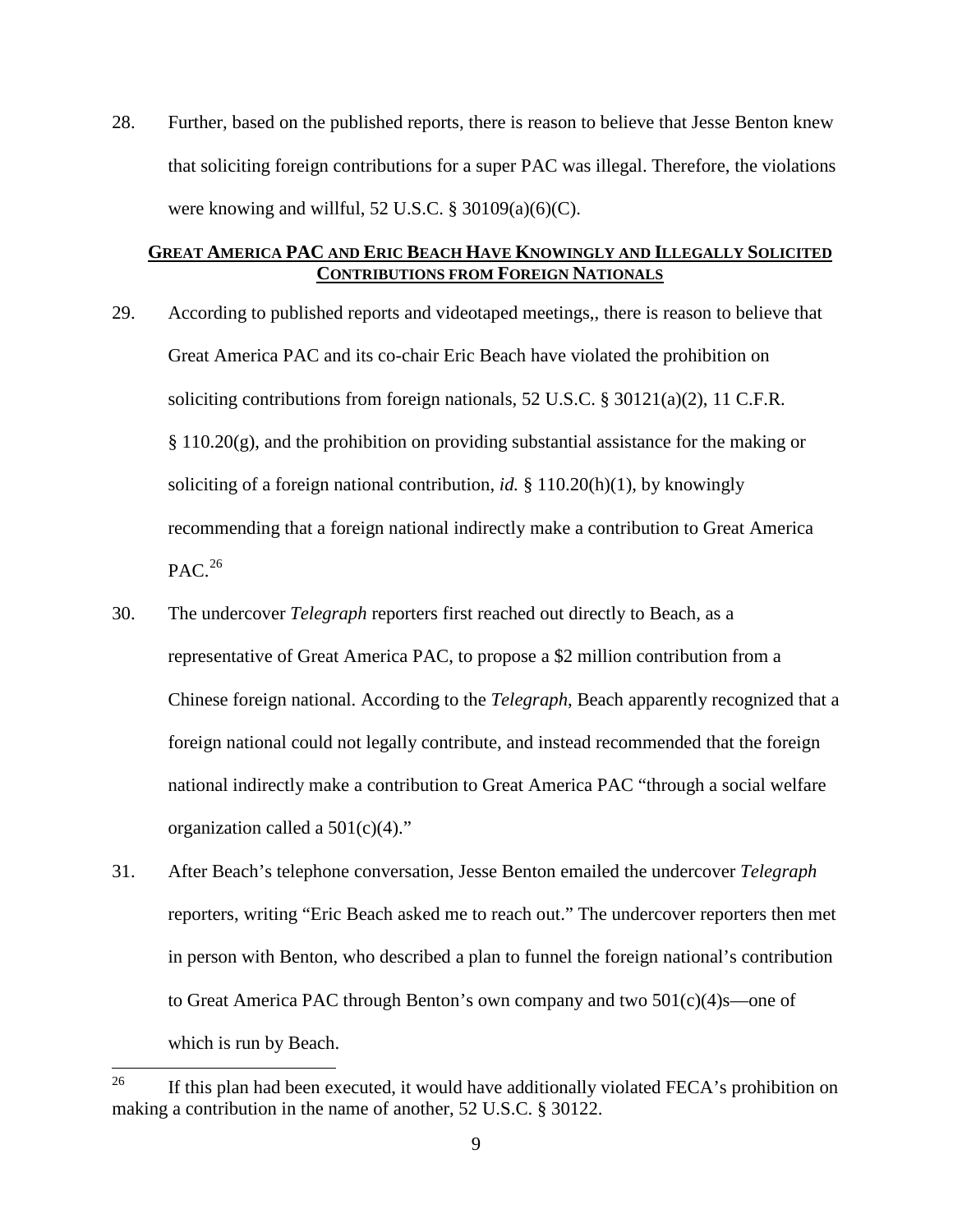- 32. Beach then met personally with the undercover reporters, and indicated he was aware of the plan that Benton had discussed, and that a foreign national would be making a contribution to Great America PAC. $^{27}$  $^{27}$  $^{27}$  Beach encouraged the undercover reporters to tell their purported foreign national client to make the contribution, emphasizing that the foreign national is "going to get credit" for the contribution, but that the contribution "is not disclosed, not just for your benefit, but for everyone's benefit.'" Beach also acknowledged that the foreign national donor would be supporting Great America PAC "indirectly or directly."
- 33. Therefore, based on published reports, there is reason to believe that Great America PAC and its agent Eric Beach have solicited contributions from foreign nationals, and knowingly provided substantial assistance for the making or soliciting of a foreign national contribution, in violation of 52 U.S.C.  $\S 30121(a)(2)$  and 11 C.F.R.  $\S 110.20(g)$ .
- 34. Further, based on the published reports, there is reason to believe that Great America PAC and Eric Beach knew that soliciting foreign contributions for a super PAC was illegal. Therefore, the violations were knowing and willful, 52 U.S.C. § 30109(a)(6)(C).

#### **PRAYER FOR RELIEF**

35. Wherefore, the Commission should find reason to believe that Great America PAC, Eric Beach, and Jesse Benton have knowingly and willfully violated 52 U.S.C. § 30101, *et seq*., including 52 U.S.C. §§ 30121, and conduct an immediate investigation under 52 U.S.C. § 30109(a)(2). Further, the Commission should determine and impose appropriate sanctions for any and all violations, should enjoin the respondents from any and all

<span id="page-9-0"></span><sup>&</sup>lt;sup>27</sup> Beach also noted that "I would never let you guys give to the PAC, to give to the C4, because that is illegal."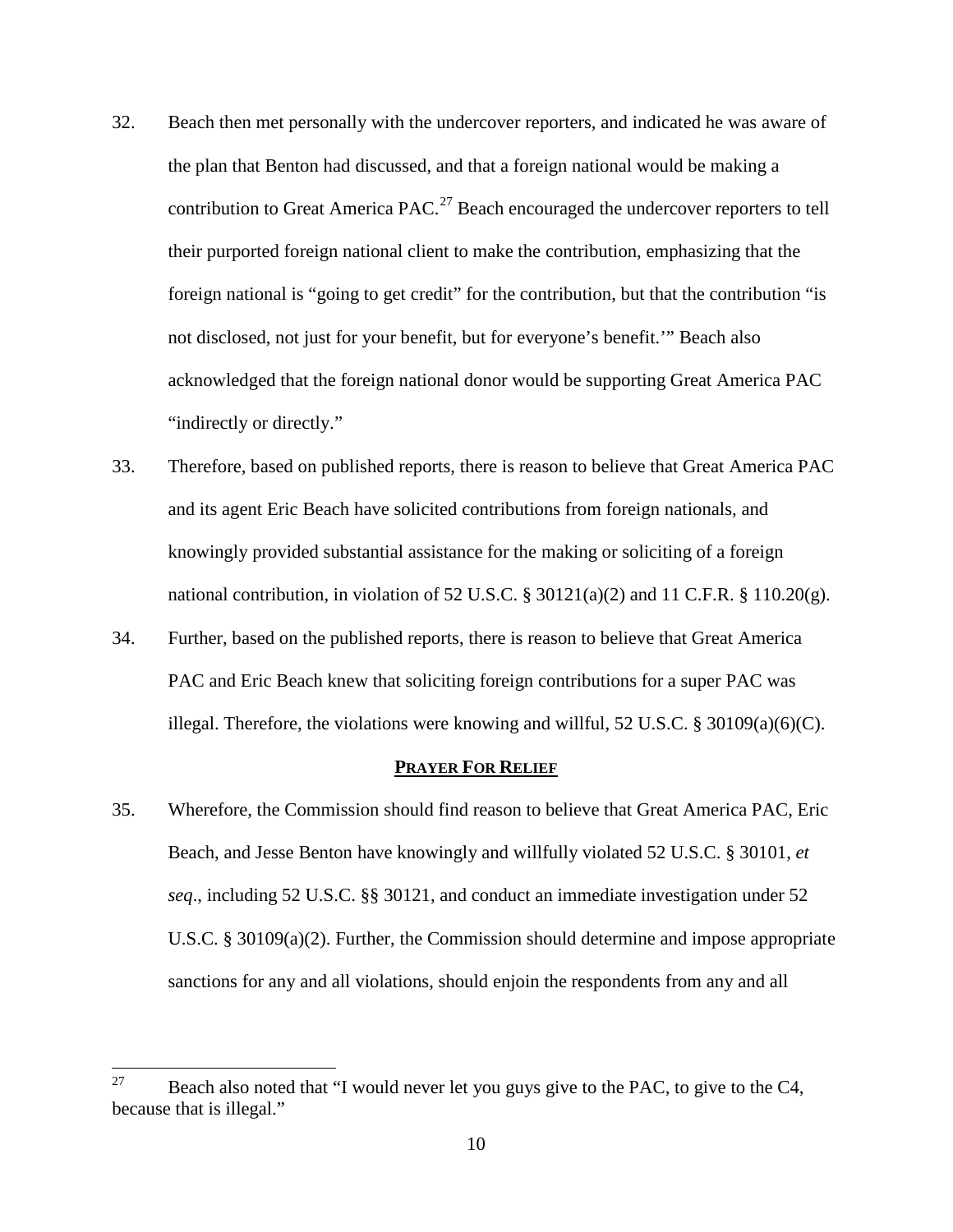violations in the future, and should impose such additional remedies as are necessary and

appropriate to ensure compliance with the FECA.

October 26, 2016

Respectfully submitted,

Campaign Legal Center, by Lawrence M. Noble 1411 K Street, NW, Suite 1400 Washington, DC 20005  $(202)$  736-2200

Catherine Hinckley Kelley 1411 K Street, NW, Suite 1400 Washington, DC 20005  $(202)$  736-2200

Lawrence M. Noble Brendan M. Fischer The Campaign Legal Center 1411 K Street, NW, Suite 1400 Washington, DC 20005

Counsel to the Campaign Legal Center